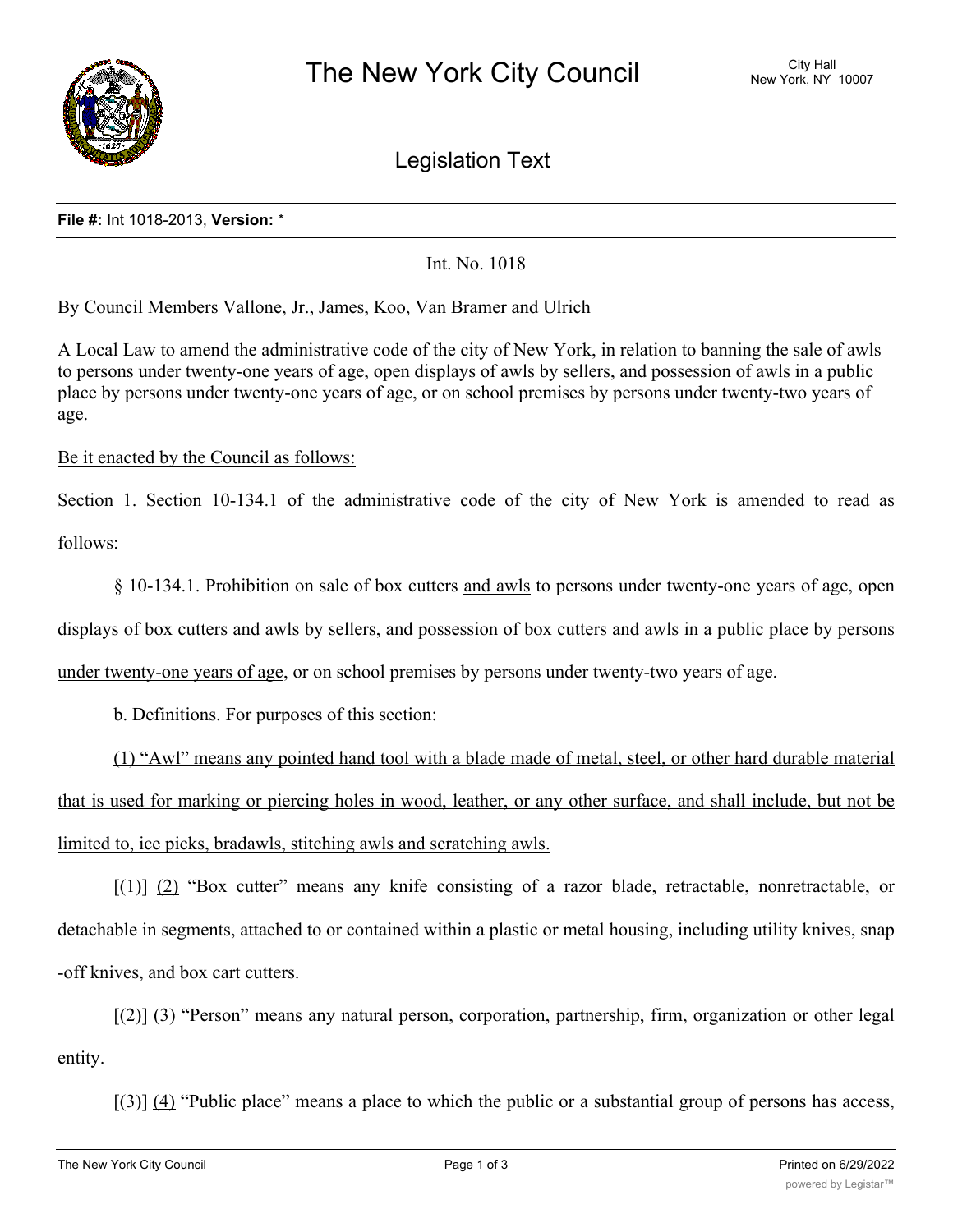## **File #:** Int 1018-2013, **Version:** \*

and includes, but is not limited to, any street, highway, parking lot, plaza, transportation facility, school, place of amusement, park, playground, and any hallway, lobby and other portion of an apartment house or hotel not constituting a room or apartment designed for actual residence.

[(4)] (5) "School premises" means the buildings, grounds, or facilities, or any portion thereof, owned, occupied by, or under the custody or control of public and private institutions for the primary purpose of providing educational instruction to students, and any vehicles owned, operated or leased by such institutions which are used to transport such students or the personnel of such institutions.

c. It shall be unlawful for any person to sell or offer to sell or cause any person to sell or offer to sell a box cutter or an awl to any individual under twenty-one years of age.

d. No person who sells or offers for sale box cutters or awls shall place such box cutters or awls on open display so that such implements are accessible to the public without the assistance of such seller, or his or her employee or other agent, offering such implement for sale; provided, however, that the restrictions of this subdivision shall not apply to those box cutters <u>or awls</u> on open display (1) which are clearly and fully visible from a place of payment for goods or services or customer information at which such seller or an employee or other agent of such seller is usually present during hours when the public is invited or (2) which are in a package, box or other container provided by the manufacturer, importer or packager that is larger than 41 square inches.

e. It shall be unlawful for any person under twenty-two years of age to possess a box cutter or awl on school premises, and unlawful for any person under twenty-one years of age to possess a box cutter or awl while in a public place; provided, however, that nothing in this subdivision shall preclude:

(1) the temporary transfer on school premises of such [an] instruments to a person under twenty-two years of age for a valid instructional, or school-related purpose where such device is used only under the supervision of a school staff person or other authorized instructor; or

(2) the possession or use of such [an] instruments in a public place by any person under twenty-one